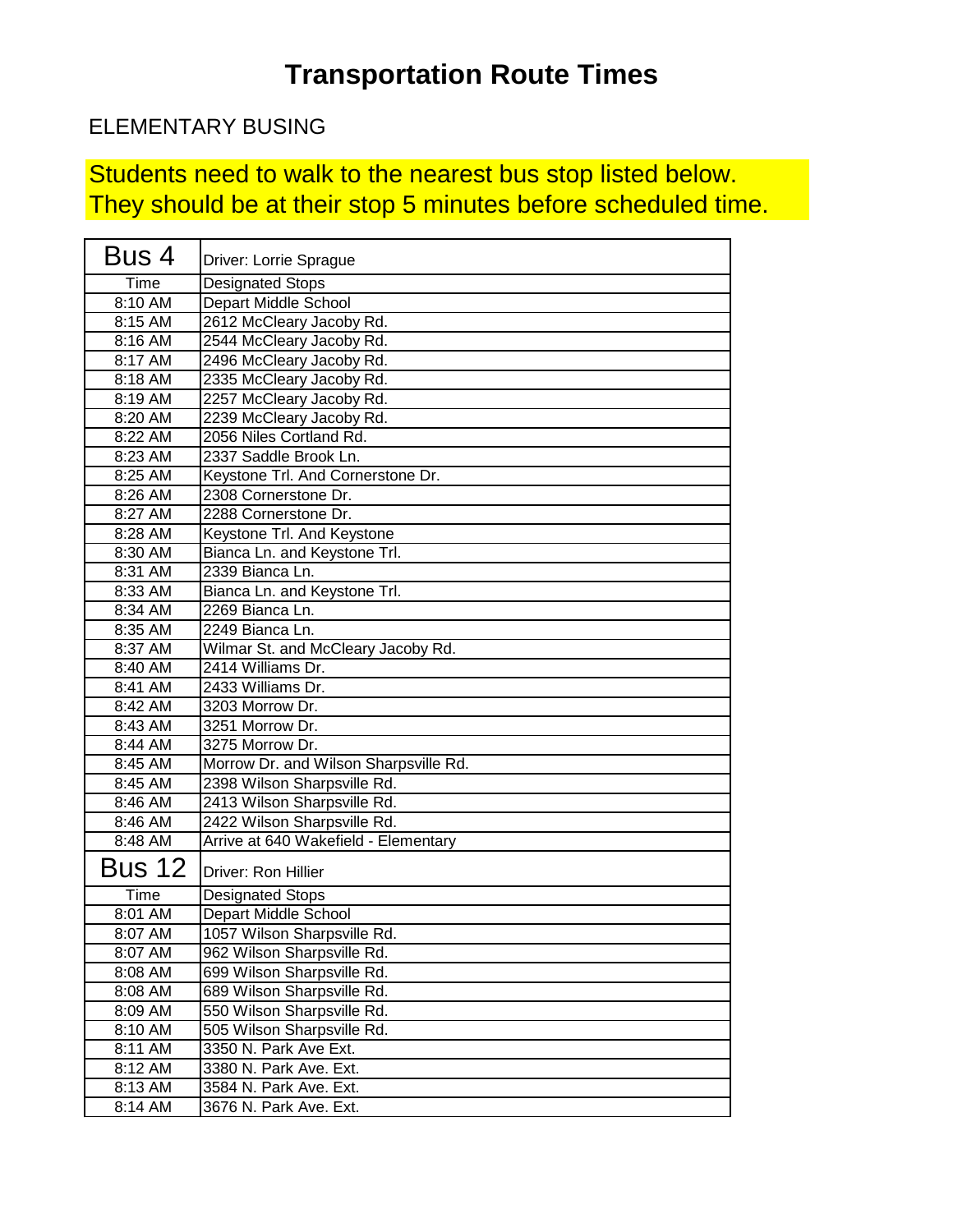| 8:15 AM   | Pineside Ln. NE. and N. Park Ave. Ext. |
|-----------|----------------------------------------|
| 8:15 AM   | 4010 N. Park Ave. Ext.                 |
| 8:16 AM   | 4246 N. Park Ave. Ext.                 |
| 8:17 AM   | 317 Everett Hull Rd.                   |
| 8:17 AM   | 395 Everett Hull Rd.                   |
| 8:18 AM   | 413 Everett Hull Rd.                   |
| 8:19 AM   | 490 Everett Hull Rd.                   |
| 8:20 AM   | 3995 Durst Clagg Rd.                   |
| 8:21 AM   | 3756 Durst Clagg Rd.                   |
| 8:24 AM   | 3521 Durst Clagg Rd.                   |
| 8:25 AM   | 3503 Durst Clagg Rd.                   |
| 8:27 AM   | 3256 N. Park Ave. Ext.                 |
| 8:29 AM   | 2922 N. Park Ave. Ext.                 |
| 8:29 AM   | 2900 N. Park Ave. Ext.                 |
| 8:30 AM   | 2862 N. Park Ave. Ext.                 |
| 8:31 AM   | 304 Johnson Plank Rd.                  |
| 8:32 AM   | 662 Johnson Plank Rd.                  |
| 8:33 AM   | 790 Johnson Plank Rd.                  |
| 8:34 AM   | 884 Johnson Plank Rd.                  |
| 8:35 AM   | 1145 Johnson Plank Rd.                 |
| $8:45$ AM | Arrive at 640 Wakefield - Elementary   |
| Bus 2     | Driver: Ruthie Toncar                  |
| Time      | <b>Designated Stops</b>                |
| 8:25 AM   | <b>Depart Middle School</b>            |
| 8:27 AM   | Corner of Lakeview and Natale          |
| 8:27 AM   | 553 Lakeview Dr.                       |
| 8:28 AM   | Cluster Stop at Lakeview and Hillman   |
| 8:28 AM   | 204 Portal Dr.                         |
| 8:29 AM   | 235 Portal Dr                          |
| 8:29 AM   | 243 Portal Dr.                         |
| 8:30 AM   | 247 Portal                             |
| 8:30 AM   | 268 Portal                             |
| 8:30 AM   | 288 Portal                             |
| 8:31 AM   | 100 Stonewood Dr.                      |
| 8:31 AM   | 130 Stonewood Dr                       |
| 8:32 AM   | 290 Corriedale Dr.                     |
| 8:32 AM   | 273 Corriedale Dr.                     |
| 8:32 AM   | 257 Corriedale                         |
| 8:33 AM   | 133 Wae Trl                            |
| 8:34 AM   | 340 Chevot                             |
| 8:35 AM   | 100 Argali                             |
| 8:35 AM   | 133 Argali                             |
| 8:35 AM   | 149 Argali                             |
| 8:36 AM   | 202 Argali                             |
| 8:36 AM   | 140 Argali                             |
| 8:37 AM   | 141 Wae Trl.                           |
| 8:37 AM   | 263 Greenbriar                         |
| 8:38 AM   | 255 Greenbriar                         |
| 8:38 AM   |                                        |
|           | 231 Greenbriar                         |
| 8:38am    | 228 Greenbriar                         |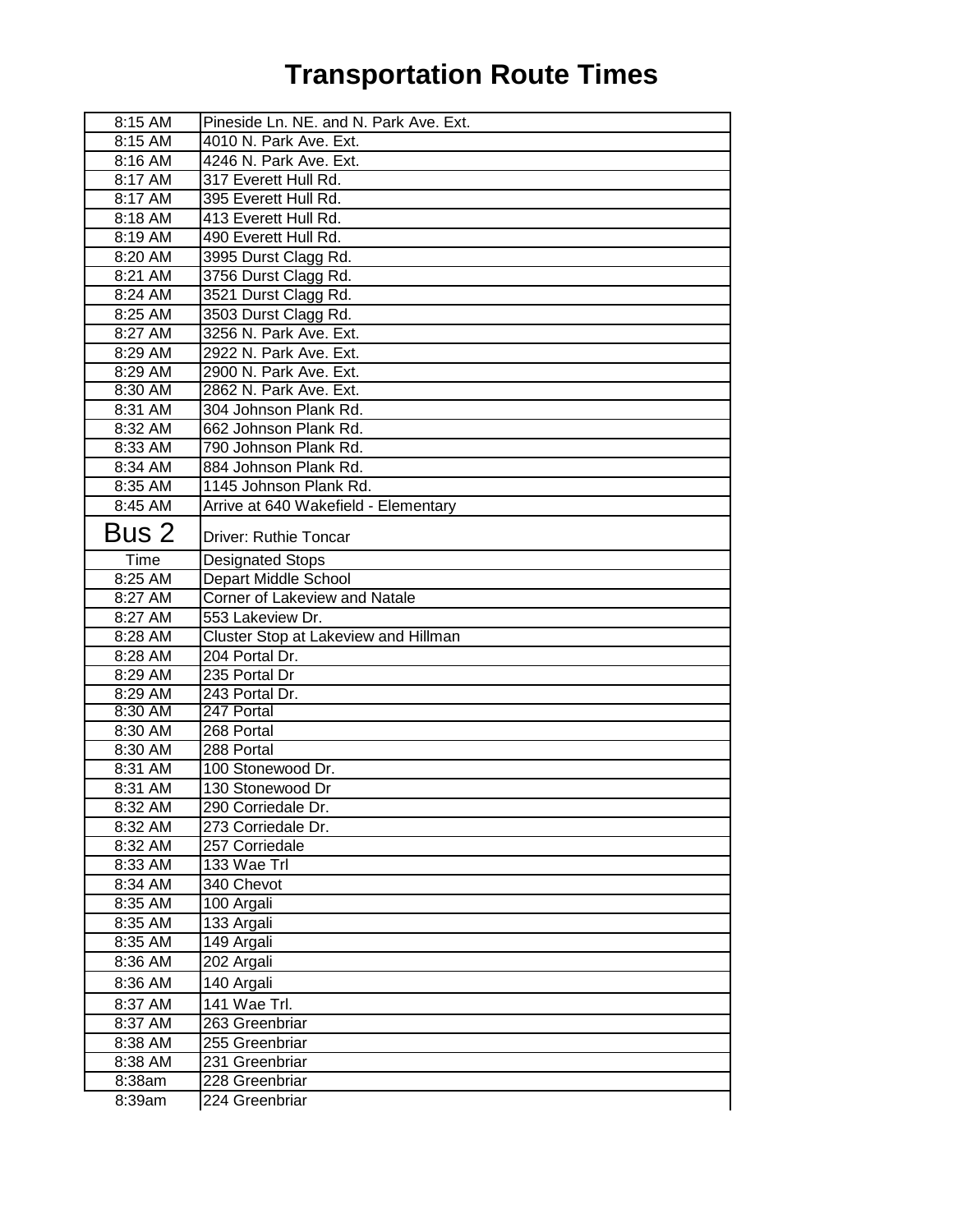| 8:39 AM | 216 Green briar                      |
|---------|--------------------------------------|
| 8:40 AM | 213 Greenbriar                       |
| 8:41 AM | 124 Greenbriar                       |
| 8:44 AM | Arrive at 640 Wakefield - Elementary |
| Bus 7   | Driver: Judy Rees                    |
| Time    | <b>Designated Stops</b>              |
| 8:11 AM | Depart Middle School                 |
| 8:12am  | Lakeview Ave. and Wakefield Dr.      |
| 8:12am  | 725 Lakeview Ave.                    |
| 8:12am  | 805 Lakeview Ave.                    |
| 8:13am  | 209 Terre Hill Dr.                   |
| 8:14am  | 252 Terre Hill Dr.                   |
| 8:15am  | 340 Sawmill Dr.                      |
| 8:16am  | Sawmill Dr. and Greenbriar Dr.       |
| 8:20am  | 259 Wae Trl.                         |
| 8:21am  | $255$ Wae Trl.                       |
| 8:22am  | $243$ Wae Trl.                       |
| 8:23am  | 236 Wae Trl.                         |
| 8:24am  | 216 Wae Trl.                         |
| 8:25am  | 205 Wae Trl.                         |
| 8:26am  | 151 Huntington Trl.                  |
| 8:26am  | 160 Huntington Trl.                  |
| 8:27am  | 180 Huntington Trl.                  |
| 8:28am  | 181 Huntington Trl.                  |
| 8:29am  | 264 White Tail Run                   |
| 8:30am  | 284 White Tail Run                   |
| 8:31am  | 212 Fawn Ln.                         |
| 8:32am  | $\overline{20}8$ Fawn Ln.            |
| 8:33am  | Deer Creek Trl. And Fawn Ln.         |
| 8:34am  | 342 Deer Creek Trl.                  |
| 8:35am  | 323 Deer Creek Trl.                  |
| 8:36am  | 307 Deer Creek Trl.                  |
| 8:37am  | 302 Deer Creek Trl.                  |
| 8:38am  | 2757 Wilson Sharpsville Rd.          |
| 8:39 AM | 2613 Wilson Sharpsville Rd.          |
| 8:40 AM | 2591 Wilson Sharpsville Rd.          |
| 8:45 AM | Arrive at 640 Wakefield - Elementary |
| Bus 1   | Driver: Melinda Rausch               |
| Time    | <b>Designated Stops</b>              |
| 8:29am  | Depart Middle School                 |
| 8:30 AM | Evon Cir. And Southdale Blvd.        |
| 8:32 AM | Beechwood and Southdale Blvd.        |
| 8:33 AM | 136 Southdale Blvd.                  |
| 8:34 AM | 112 Southdale Blvd.                  |
| 8:35 AM | 100 Southdale Blvd.                  |
| 8:36 AM | 313 Greenbriar Dr.                   |
| 8:37 AM | 349 Greenbriar Dr                    |
| 8:38 AM | 113 Aspen                            |
| 8:39 AM | 125 Thornhill Dr Cluster             |
| 8:40 AM | 104 Thornhill Dr.                    |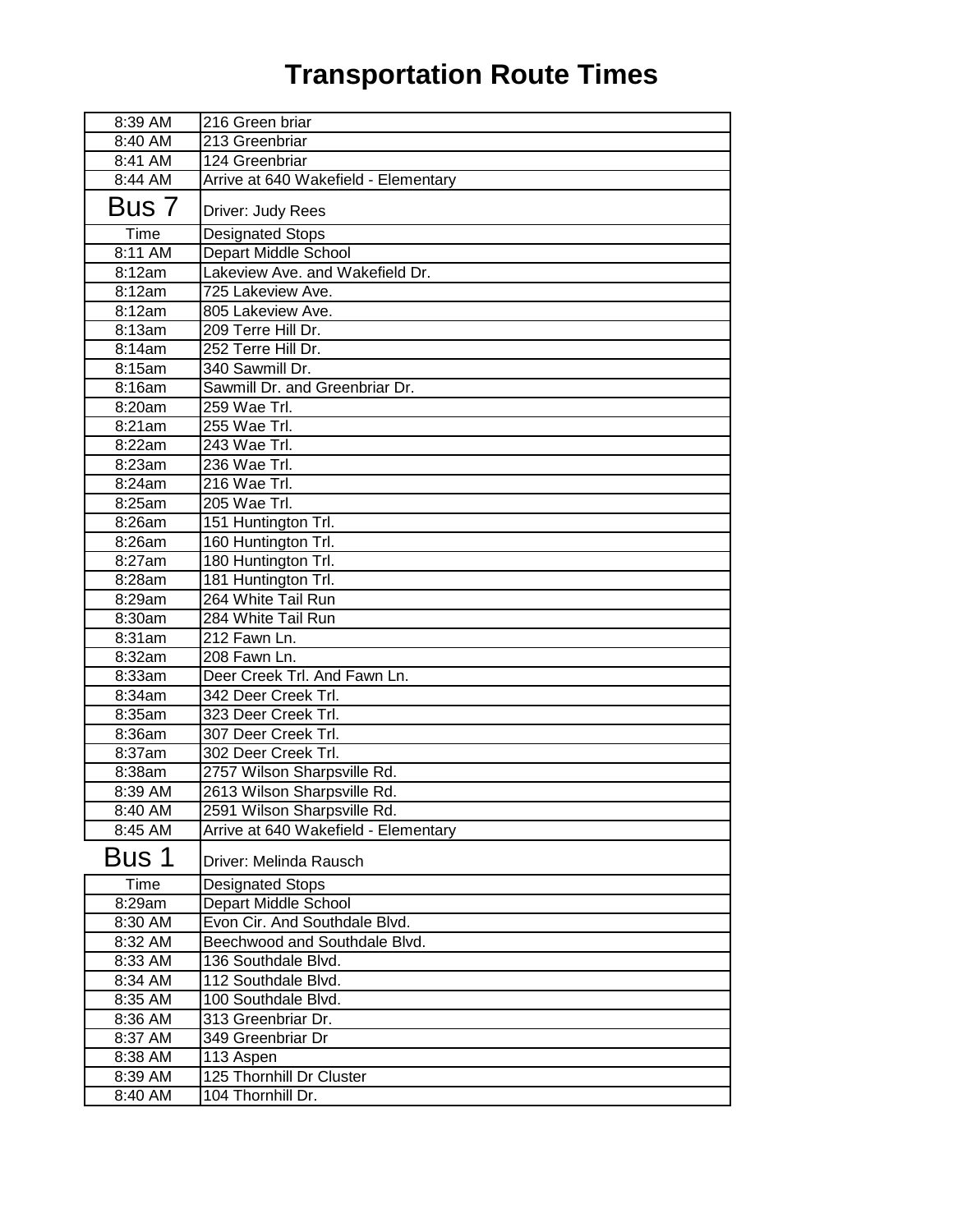| 8:41 AM | 170 Diamond Way                                 |
|---------|-------------------------------------------------|
| 8:42 AM | 165 Diamond Way                                 |
| 8:43 AM | Turquoise Dr. and Diamond Way                   |
| 8:44 AM | Ruby Ln. and Diamond Way                        |
| 8:45 AM | 100 Diamond Way                                 |
| 8:46 AM | Arrive at 640 Wakefield - Elementary            |
| Bus 5   | Driver: Kelly March                             |
| Time    | <b>Designated Stops</b>                         |
| 8:15 AM | Depart Middle School                            |
| 8:16 AM | Creative Kidz Daycare - 3559 Niles Cortland Rd. |
| 8:17 AM | 3481 Niles Cortland Rd.                         |
| 8:18 AM | 3071 Niles Cortland Rd.                         |
| 8:19 AM | 2847 Niles Cortland Rd.                         |
| 8:20 AM | 2389 Niles Cortland Rd.                         |
| 8:21 AM | 2348 Westview Dr.                               |
| 8:22 AM | 2262 Niles Cortland Rd.                         |
| 8:23 AM | 2318 Niles Cortland Rd.                         |
| 8:24 AM | 2344 Niles Cortland Rd.                         |
| 8:25 AM | 2474 Cadwallader Sonk Rd.                       |
| 8:26 AM | 2489 Cadwallader Sonk Rd.                       |
| 8:27 AM | 2490 Cadwallader Sonk Rd.                       |
| 8:28 AM | 2325 Henn Hyde Rd.                              |
| 8:29 AM | 2303 Henn Hyde Rd.                              |
| 8:30 AM | 2295 Henn Hyde Rd.                              |
| 8:31 AM | 2042 Howland Wilson Rd.                         |
| 8:32 AM | 2060 Howland Wilson Rd.                         |
| 8:35 AM | 2106 Howland Wilson Rd.                         |
| 8:36 AM | 2179 Howland Wilson Rd.                         |
| 8:38 AM | 2331 Howland Wilson Rd.                         |
| 8:39 AM | 2391 Northview Dr.                              |
| 8:40 AM | 2392 Northview Dr.                              |
| 8:41 AM | 2437 Northview Dr.                              |
| 8:42 AM | 2920 Niles Cortland Rd.                         |
| 8:43 AM | 3190 Niles Cortland Rd.                         |
| 8:47 AM | Arrive at 640 Wakefield - Elementary            |
| Bus 17  | Driver: Sandy Ash                               |
| Time    | <b>Designated Stops</b>                         |
| 8:25 AM | Depart Middle School                            |
| 8:27 AM | 3577 St. Route 5                                |
| 8:30 AM | 2525 Burnett Dr.                                |
| 8:31 AM | Wilshire Dr. and Ivy Hill Cir.                  |
| 8:32 AM | 2782 Ivy Hill Cir.                              |
| 8:33 AM | 2736 Ivy Hill Cir.                              |
| 8:34 AM | Ivy Hill Cir. And Woodland Trl.                 |
| 8:35 AM | 3184 Deer Trl.                                  |
| 8:36 AM | 3174 Deer Trl.                                  |
| 8:37 AM | Ivy Hill Cir. And Deer Trl.                     |
| 8:38 AM | 3406 Ivy Hill Cir.                              |
| 8:39 AM | 3569 Ivy Hill Cir.                              |
| 8:42 AM | Johnson Plank Rd. and Warren Meadville Rd.      |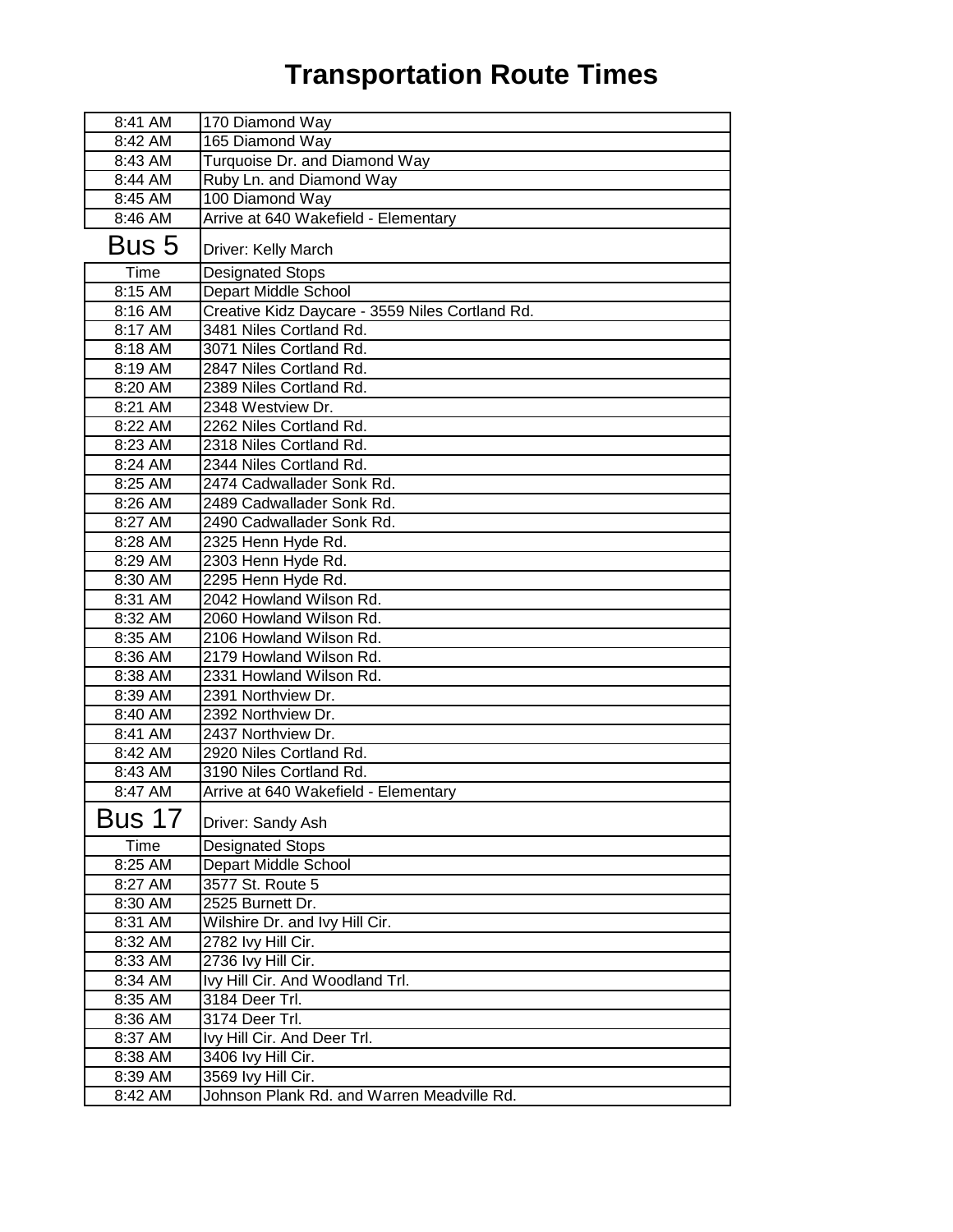| 8:43 AM       | 2804 Warren Meadville Rd.                  |
|---------------|--------------------------------------------|
| 8:43 AM       | 2851 Durst Colebrook Rd.                   |
| 8:44 AM       | Pamela Path and Durst Colebrook Rd.        |
| 8:44 AM       | Larry Ln. and Durst Colebrook Rd.          |
| 8:45 AM       | 3124 Warren Meadville Rd.                  |
| 8:45 AM       | 3210 Warren Meadville Rd.                  |
| 8:46 AM       | 3363 Warren Meadville Rd.                  |
| 8:48 AM       | 3700 Warren Meadville Rd.                  |
| 8:50 AM       | Arrive at 640 Wakefield - Elementary       |
| <b>Bus 36</b> | Driver: Tammy Maybou                       |
| Time          | <b>Designated Stops</b>                    |
| 8:09 AM       | Depart Middle School                       |
| 8:12 AM       | 209 S. Mecca St.                           |
| 8:13 AM       | Fairview Dr. and S. Mecca St.              |
| 8:14 AM       | 177 S. Mecca St.                           |
| 8:14 AM       | 236 Grove Dr.                              |
| 8:15 AM       | 220 Grove Dr.                              |
| 8:16 AM       | 217 Grove Dr.                              |
| 8:16 AM       | S. Bank St. and W. Main St.                |
| 8:17 AM       | 175 W. Main St.                            |
| 8:17 AM       | 137 W. Main St.                            |
| 8:18 AM       | 142 N. High St.                            |
| 8:18 AM       | 224 N. High St.                            |
| 8:19 AM       | 488 N. High St.                            |
| 8:20 AM       | Fairway Dr. and Warren Rd.                 |
| 8:24 AM       | 4598 Phillips Rice Rd.                     |
| 8:24 AM       | 4976 Phillips Rice Rd.                     |
| 8:26 AM       | Cortland Play Room - 525 N. High St.       |
| 8:28 AM       | Monte Ln. and Elizabeth Ct.                |
| 8:29 AM       | 136 Elizabeth Ct.                          |
| 8:30 AM       | 90 Adams Ct.                               |
| 8:31 AM       | 110 Adam Ct.                               |
| 8:32 AM       | 140 Adam Ct.                               |
| 8:33 AM       | 291 Michaels Ct.                           |
| 8:33 AM       | 281 Michaels Ct.                           |
| 8:34 AM       | 261 Michaels Ct.                           |
| 8:35 AM       | 240 Michaels Ct.                           |
| 8:35 AM       | 201 Elizabeth Ct.                          |
| 8:40 AM       | Arrive at 640 Wakefield - Elementary       |
| Bus 8         | <b>Driver Sherri Albrecht</b>              |
| Time          | <b>Designated Stops</b>                    |
| 8:15 AM       | Depart Middle School                       |
| 8:21am        | Durst Dr. and Wilson Sharpsville Rd.       |
| 8:21 am       | Millers Landing and Wilson Sharpsville Rd. |
| 8:23am        | 1360 Sterling Dr.                          |
| 8:23am        | 1273 Sterling Dr.                          |
| 8:24am        | 1270 Sterling Dr.                          |
| 8:25am        | 3706 Bazetta Rd.                           |
| 8:27am        | 3903 Westlake Rd.                          |
| 8:28am        | 3937 Lakeshore Dr.                         |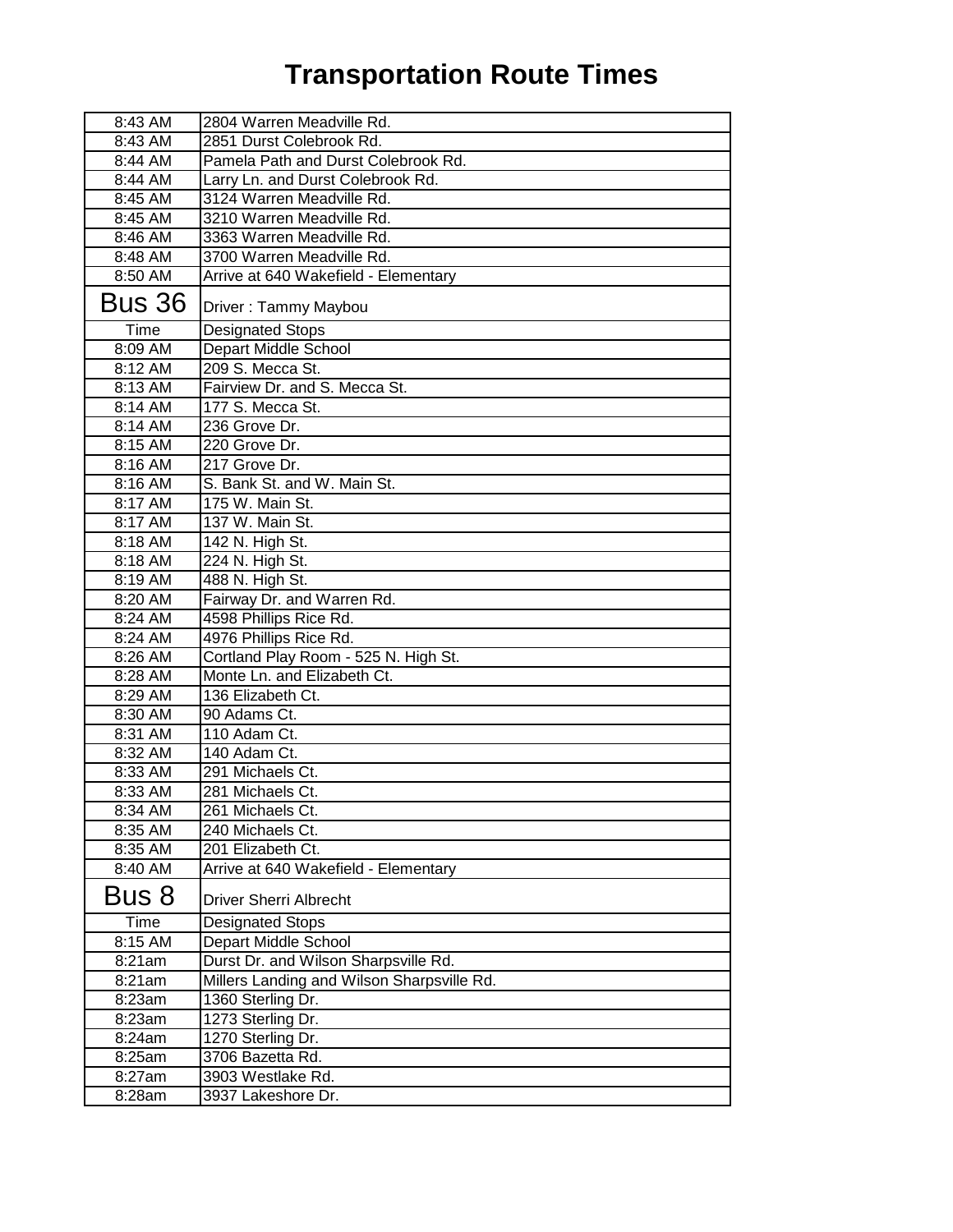| 8:28am        | 3949 Lakeshore Dr.                    |
|---------------|---------------------------------------|
| 8:28am        | 3957 Lakeshore Dr.                    |
| 8:29am        | 4001 Lakeshore Dr.                    |
| 8:30am        | 4019 Lakeshore Dr.                    |
| 8:32am        | 908 Everett Hull Rd.                  |
| 8:32am        | 880 Everett Hull Rd.                  |
| 8:33am        | 4260 Durst Clagg Rd.                  |
| 8:35am        | 4711 Durst Clagg Rd.                  |
| 8:37am        | 4602 Hoagland Blackstub Rd.           |
| 8:40am        | 4306 Hoagland Blackstub Rd.           |
| 8:41am        | 4131 Bazetta Rd.                      |
| 8:41am        | 3891 Hoagland Blackstub Rd.           |
| 8:42am        | 1047 Prince Dr.                       |
| 8:42am        | 1096 Prince Dr.                       |
| 8:45 AM       | 3621 Hoagland Blackstub Rd.           |
| 8:50 AM       | Arrive at 640 Wakefield - Elementary  |
| <b>Bus 34</b> | <b>Driver Rhonda Fike</b>             |
| Time          | <b>Designated Stops</b>               |
|               | Depart Middle School                  |
| 8:27am        | 4010 N. Park Ave.                     |
| 8:28am        | 2833 N. Park Ave.                     |
| 8:30am        | 365 Reo Court NW.                     |
| 8:31am        | 252 Reo Court NW.                     |
| 8:36am        | Perkins Jones Ct. an Perkins Jone Rd. |
| 8:37am        | 1051 Perkins Jones Rd.                |
| 8:38am        | 2253 Bazetta Rd.                      |
| 8:38am        | 2370 Bazetta Rd.                      |
| 8:39am        | 2399 Bazetta Rd.                      |
| 8:41am        | Hoagland Blackstub Rd.                |
| 8:42am        | 3276 Bazetta Rd.                      |
| 8:43am        | 3210 Bazetta Rd.                      |
| 8:43am        | 3071 Bazetta Rd.                      |
| 8:44am        | 2921 Bazetta Rd.                      |
| 8:44am        | 2716 Bazetta Rd.                      |
| 8:45am        | 2513 Bazetta Rd.                      |
| 8:47am        | 2455 Bazetta Rd.                      |
| 8:50 AM       | Arrive at 640 Wakefield - Elementary  |
| Bus 9         | <b>Driver Steve Means</b>             |
| Time          | <b>Designated Stops</b>               |
| 8:19 AM       | Depart Middle School                  |
| 8:27am        | 112 Park Ave.                         |
| 8:27am        | 222 Lattin St.                        |
| 8:28am        | 146 Erie St.                          |
| 8:28am        | Market St. and N. Bank St.            |
| 8:29am        | Park Ave. and Market St.              |
| 8:31am        | Gates St. and Park Ave.               |
| 8:33am        | 304 Sunset Dr.                        |
| 8:35am        | 3001 Liberty Blvd.                    |
| 8:36am        | 4756 Niles Cortland Rd.               |
| 8:38am        | 395 N. Mecca St.                      |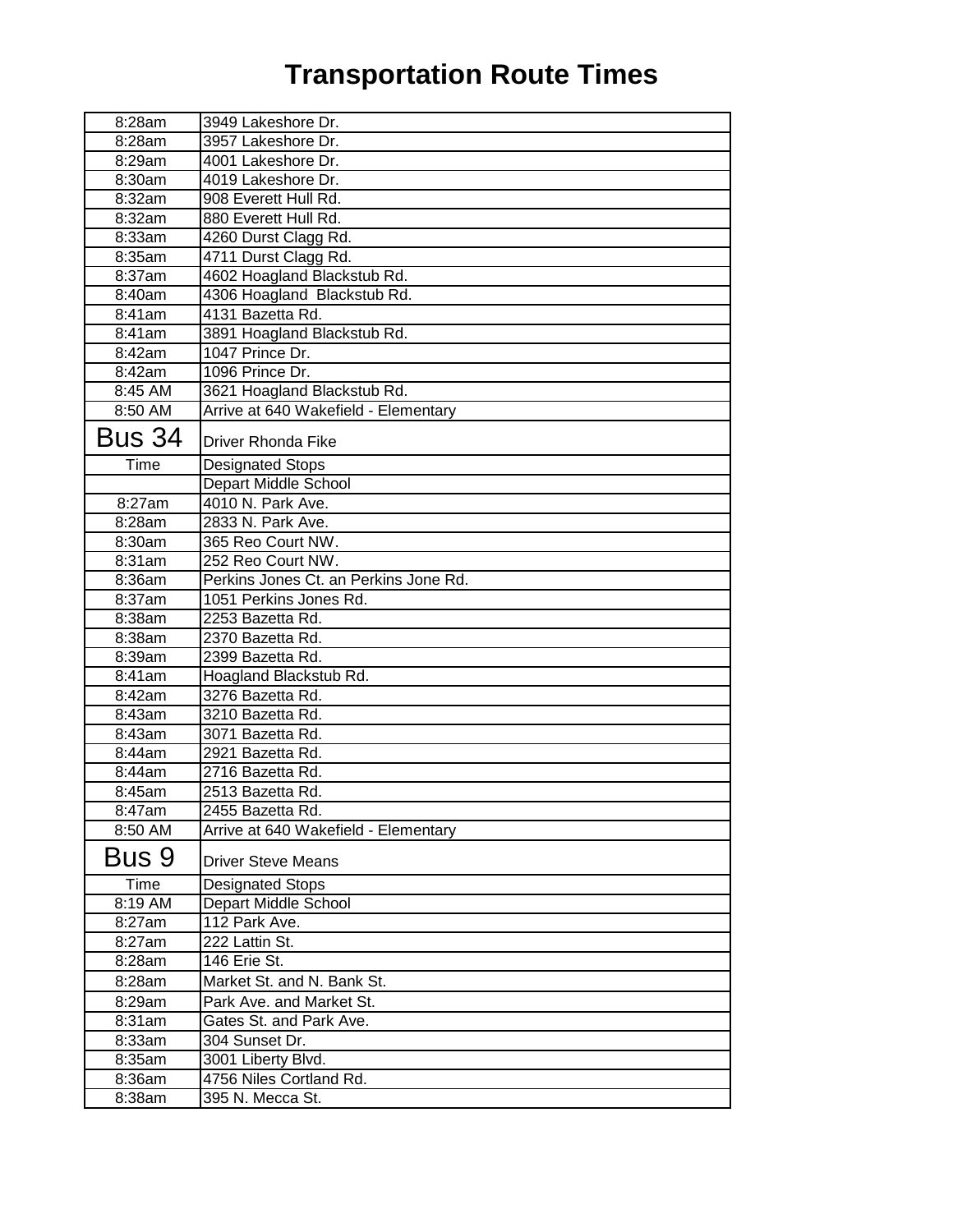| 8:38am        | 391 N. Mecca St.                     |
|---------------|--------------------------------------|
| 8:38am        | 340 N. Mecca St.                     |
| 8:40am        | 169 N. Mecca St.                     |
| 8:41am        | 360 W. Main St.                      |
| 8:44am        | 3906 McCleary Jacoby Rd.             |
| 8:44am        | 3830 McCleary Jacoby Rd.             |
| 8:45am        | 3651 McCleary Jacoby Rd.             |
| 8:45am        | 3549 McCleary Jacoby Rd.             |
| 8:46am        | 3518 McCleary Jacoby Rd.             |
| 8:50 AM       | Arrive at 640 Wakefield - Elementary |
| <b>Bus 35</b> | Driver: Deb Starr                    |
| Time          | <b>Designated Stops</b>              |
| 8:10 AM       | Depart Middle School                 |
| 8:13 AM       | Maple Ave and E. Main St.            |
| 8:15 AM       | Winter and N. Colonial               |
| 8:16 AM       | 343 Old Oak                          |
| 8:17 AM       | 379 Cherry Hill                      |
| 8:19 AM       | Hawthorne and Cherry Hill            |
| 8:20 AM       | Sycamore and Hawthorne               |
| 8:21 AM       | <b>Hickory and Sycamore</b>          |
| 8:22 AM       | 505 Sycamore                         |
| 8:23 AM       | N. Colonial and Old Oak              |
| 8:24 AM       | <b>Butternut and Old Oak</b>         |
| 8:26 AM       | N. Colonial and Old Oak              |
| 8:27 AM       | 142 N. Colonial                      |
| 8:28 AM       | Tessa Pl. and S. Colonial            |
| 8:28 AM       | Maple and S. Colonial                |
| 8:30 AM       | Bayberry and S. Colonial             |
| 8:31 AM       | 346 S. Colonial                      |
| 8:31 AM       | Arbor and S. Colonial                |
| 8:32 AM       | 449 S. Colonial                      |
| 8:33 AM       | <b>Charles and Fowler</b>            |
| 8:34 AM       | 462 and 460 Fowler St.               |
| $8:35$ AM     | Maplewood and Fowler                 |
| 8:37 AM       | Heather and Woodview                 |
| 8:38 AM       | <b>Cricket and Woodview</b>          |
| 8:39 AM       | 444 Rosewae                          |
| 8:40 AM       | Cedar and Fowler                     |
| 8:42 AM       | 565 Cedar Dr.                        |
| 8:44 AM       | Wendy Pl. and Wakefield Dr.          |
| 8:50 AM       | Arrive at 640 Wakefield - Elementary |
| Bus 11        | Driver: Janie Conway                 |
| Time          | <b>Designated Stops</b>              |
| 8:13 AM       | Depart Middle School                 |
| 8:14 AM       | 254 S. High St.                      |
| 8:15am        | 207 E. Main                          |
| 8:15am        | Harneds Ld. And E. Main              |
| 8:16 AM       | 222 Stahl Dr                         |
| 8:17 AM       | 221 Stahl Dr.                        |
| 8:18 AM       | 108 Viets Dr.                        |